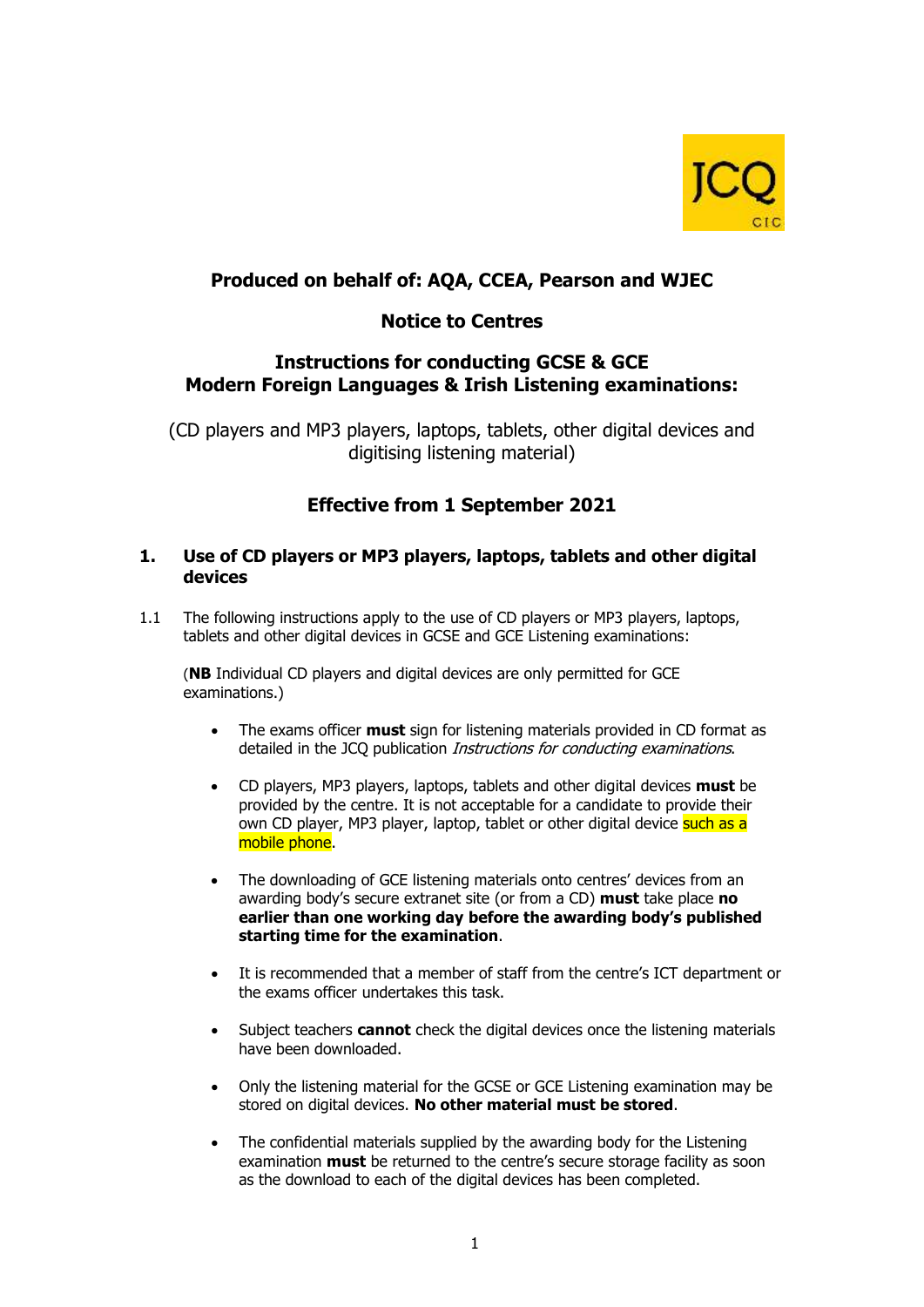- All digital devices with confidential material stored on them prior to the examination **must** be returned to the centre's secure storage facility. They **must** be stored as detailed in the JCQ publication Instructions for conducting examinations. The digital devices **must** be treated as confidential examination material until the examination has been taken.
- The exams officer **must** keep a log of:
	- o the date when the confidential material was downloaded to each of the digital devices;
	- o when the digital devices with confidential material stored on them were placed in secure storage; and
	- o when the digital devices were cleared of the listening material.
- Centres **must** ensure that:
	- $\circ$  the digital device is of a suitable size and is capable of operating independently;
	- o each digital device is fully operational at the time the downloading of the listening material takes place. The general working condition of the equipment is the responsibility of the centre. An awarding body **will not** normally consider a fault in the operation of a digital device as sufficient grounds for an application for special consideration;
	- o at least one spare CD player or digital device is available for candidates where CD players or digital devices are being used in a Listening examination.
- **Candidates must not borrow a CD player or digital device from another candidate for any reason whilst the examination is in progress**.

The invigilator **must** supply the candidate with a replacement CD player or digital device provided by the centre. The candidate **must** always remain under centre supervision and **must** be allowed the full amount of time specified for the examination.

- **Once the examination has finished:**
	- o the listening files **must** be removed from the digital devices. The digital devices **must** be cleared of files prior to the commencement of a subsequent examination;
	- $\circ$  the files may be retained by the centre for their own internal use with future candidates.